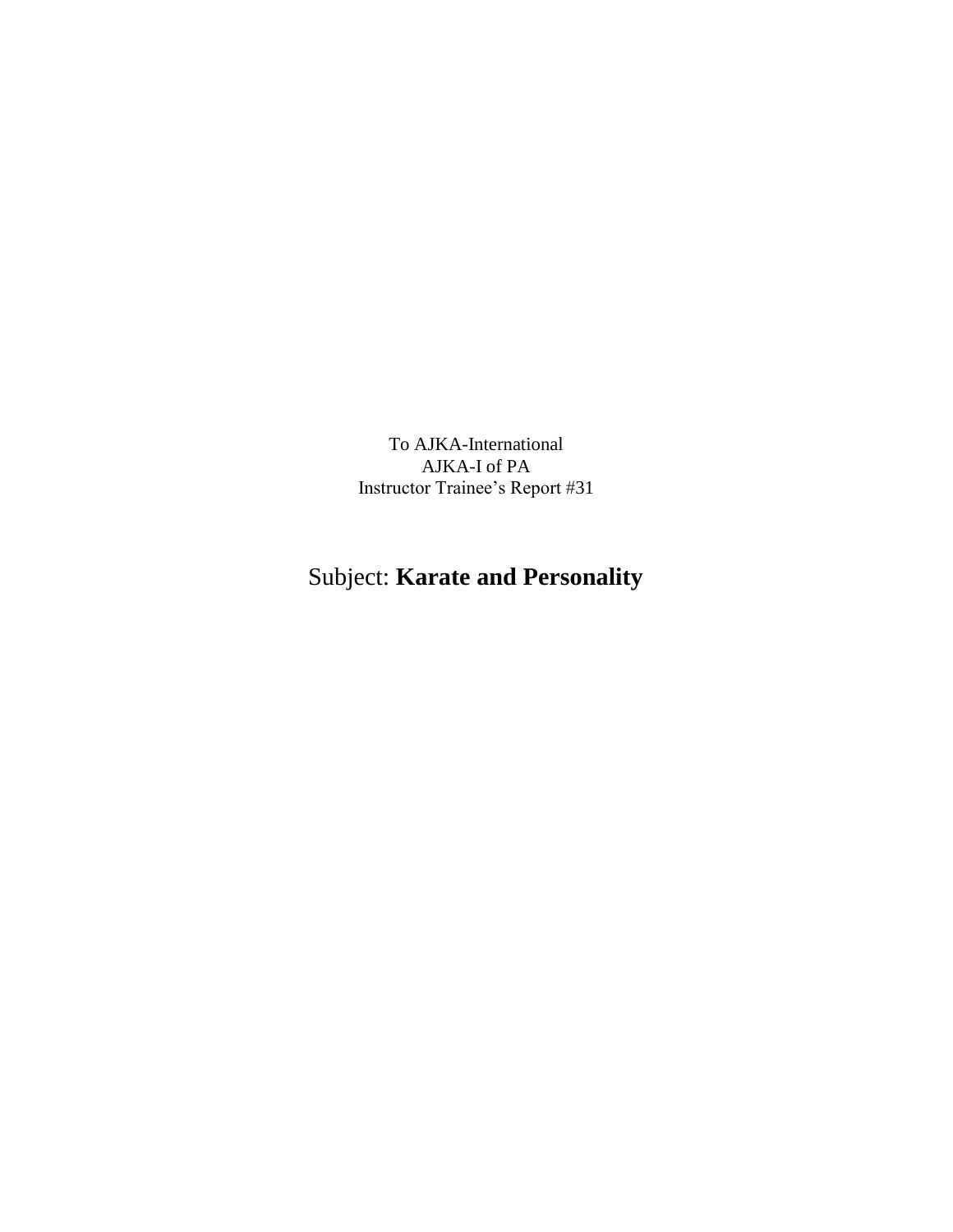To AJKA-International AJKA-I of PA Instructor's Trainee Report #31 Subject: Karate and Personality

People have practiced martial arts for centuries. Anthropologists have discovered murals and hieroglyphics in tombs that date back to 3500B.C., which depict the ancient style of hand-to- hand combat used by the Egyptians.<sup>1</sup>

Today people train in the martial arts for a variety of different reasons. Some people study martial arts as a means of self-defense, but it can be argued that self-defense is not at the forefront of reasons. Others train as a form of physical exercise. Others train in the martial arts for sport. This can be observed through all the tournaments found around the country. Some practice martial arts to increase their psychological well-being

Most people are motivated to start karate in order to compensate for an inadequacy, usually based on a real or an imagined inadequacy of the mind or by some positive feature that they think karate will give them. Through karate training many people are trying to better themselves, mentally, physically and emotionally.

In education it is a combination of the home, school and environment that actually develops a person's personality. Karate training can either support or enhance certain positive attributes and/or characteristics when other positive factors are present. It can be argued that karate does not actually develop such characteristics and it may be that karate attracts certain types of individuals and those that stay actually possess these common attributes.

Martial arts can be a good form of physical exercise, and exercise has been proven to enhance mental and psychological feelings after a training session<sup>2</sup>. Among people who train in the martial arts for the sport or competition aspect, the better competitors have higher self-esteem and sport confidence.<sup>3</sup> For some, learning and mastering a new skill, such as martial arts, has psychological benefits including raised feelings of self-esteem and self-efficacy.<sup>4</sup>

<sup>1</sup> Lewis, P. (1996). *The martial arts origins, philosophy, practice*. Great Britain:

<sup>2</sup>Carron, A. V., Hausenblas, H.A. & Estabrooks, P.A. (2003). *The psychology of physical activity*. New York: McGraw Hill.

 $3$  Richman, C. L. & Rehberg, H. (1986). The development of self-esteem through the martial arts. *International Journal of Sport Psychology*, *17*, 234-239.

<sup>&</sup>lt;sup>4</sup> Finkenberg, M. E. (1990). Effect of participation in Tae Kwon Do on college women's selfconcept. *Perceptual and Motor Skills, 71*, 891-894.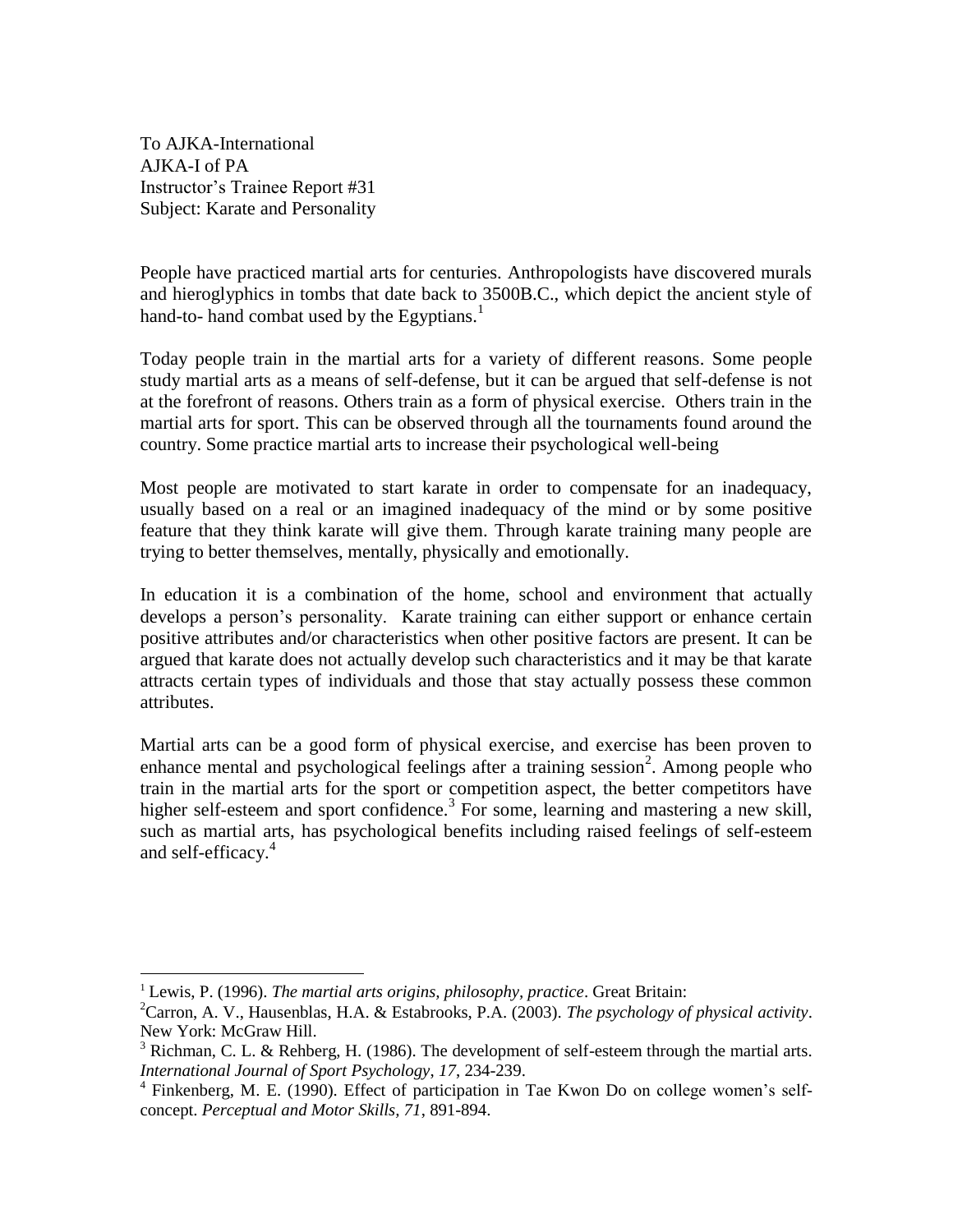## *An outlet for Negative Emotions*

It is commonly held that hard work and "sweat" will clean the mind as well as the body; working as an outlet for frustrations and hostilities and washing away minor irritations of the personality. A regular cleansing of the mind leaves room for clear thought, stable emotions and better adjusted personality.

## *Achieve Self-Awareness*

Through regular training, karate-kas will find out more about themselves, their strengths, weaknesses, limits and capabilities. They have better understanding of themselves. Selfperception or the ability to face yourself objectively is the first step toward improvement.

## *Promotes Self Improvement and Self Confidence*

Self-confidence can be defined as, "the belief that you can successfully perform a desired behavior".<sup>5</sup> Although self-confidence is mainly considered to be a global trait, a person may possess both trait and state self-confidence. 6 Trait self- confidence is the feeling or the belief people have that they will be successful.<sup>7</sup> State self-confidence is the feeling or the belief a person has about a certain situation in a particular place in time.<sup>8</sup>

In Shotokan, as well as other martial arts, there is a rank system; otherwise known as belt promotions. At the lower levels, students learn basic skills, and as the student progresses to higher ranks, other components are added to the basic skills in order to produce complex skills/techniques. <sup>9</sup> Breaking down skills and teaching in a progression is good because it prevents the athlete from becoming overwhelmed with too much new information.<sup>10</sup>

Karate's step by step approach to learning, adjusting, and conditioning gives the karateka time to learn, adjust and improve. This is always done with the idea of selfimprovement so that the individual is not discouraged. Rather, the karate-ka learns to constructively work to improve themselves in a positive manner. This constructive striving leads the karate-ka to a well-balanced personality and better life.

As people advance in karate their conceptions of karate changes and they become attracted to different aspects of the art. Thus, the goals that originally drew them to karate changes with the karate-kas personality. In this way karate training can become a

<sup>5</sup> Weinberg, R. S. & Daniel Gould, D. (1999). *Foundations of Sport and Exercise Psychology*  (2nd ed.). Champaign, IL: Human Kinetics.

 $6$  Vealey, R. S. (1986). Conceptualization of sport-confidence and competitive orientation: Preliminary investigation and instrument development. *Journal of Sport Psychology*, *8*, 221-246.  $^7$  Id.

 $^8$  Id.

<sup>9</sup> Frank, M. (2003, June). Self-Efficacy: *The Key to Success in Sports*. *Behavioral Consultants*. Retrieved from http://www.behavioralconsultants.com

 $10$  Frank, M. (2003, June).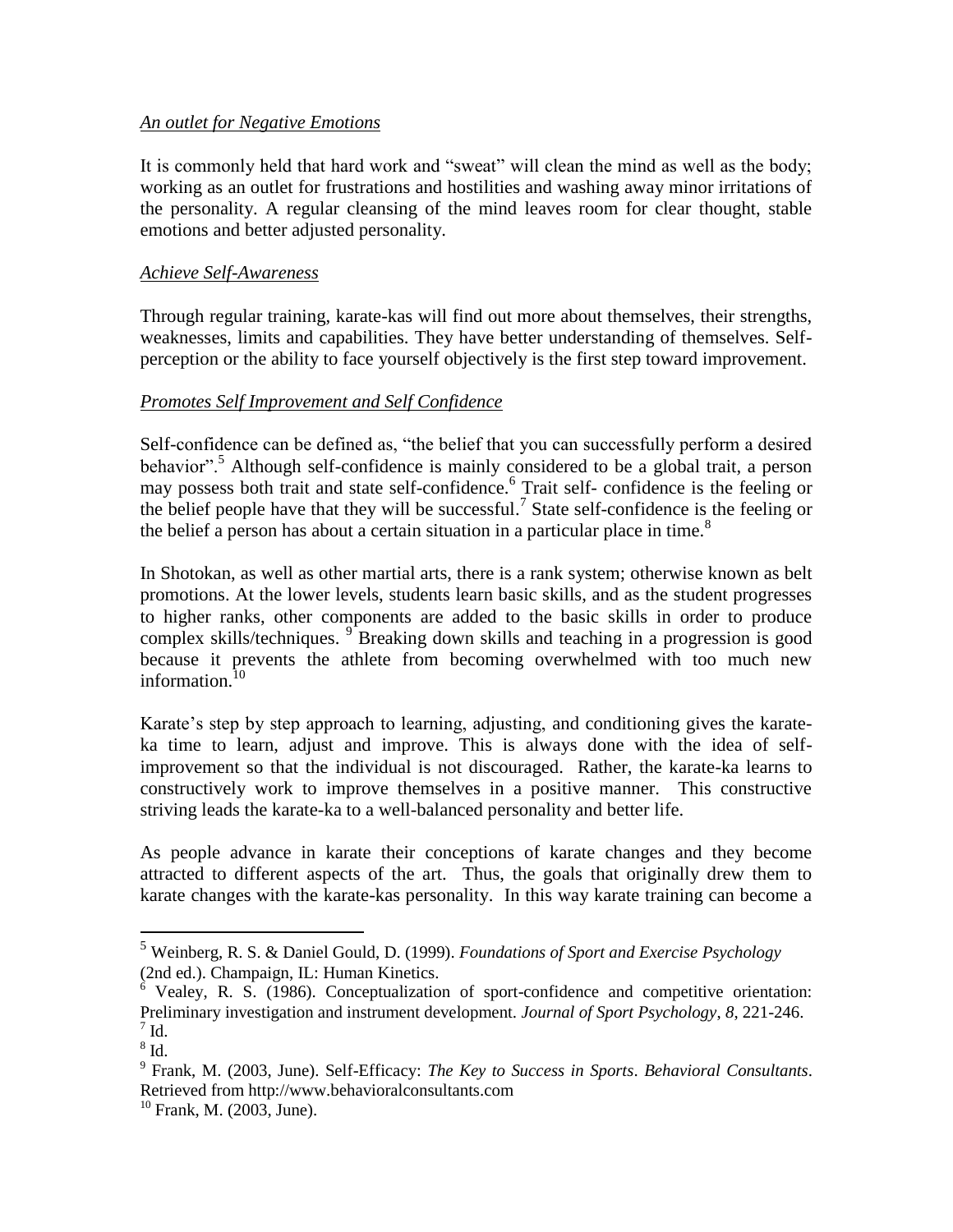life-long endeavor for the karate-kas. Many people when they achieve something they value obtain a sense of well-being and self-respect.

Having the appropriate level of confidence is vital if one is to succeed in athletics. The appropriate level of confidence may allow athletes to concentrate more diligently on the task they are performing.<sup>11</sup> When people are confident, they are also more likely to experience positive emotions, which in turn allow them to be relaxed and calm in the face of danger.<sup>12</sup>

Confident people are willing to take chances because they believe in themselves and believe they will make the correct response.<sup>13</sup> People with low levels of confidence will act more timidly, due to not believing in themselves and doubting that they will make the correct choice.<sup>14</sup> Appropriate levels of self-confidence may also lead to increased effort in the pursuit of victory. When people feel confident, they believe in themselves and do not quit or give-up during an event when they get tired; furthermore, confident people will put forth more effort because they know they will be successful.<sup>15</sup>

Confident people are better at over-coming adversity.<sup>16</sup> When confident people hit walls or run into obstacles, they do not get down on themselves or lose faith in their abilities, but rather take the situation head on and double their efforts in order to succeed.<sup>17</sup> This trait allows the confident person to shift momentum in an event, and also gives him or her the advantage of keeping the momentum when performing against a person who lacks confidence.

Since the nature of martial arts is to deal with stressful situations, the practice of martial arts will increase the coping skills necessary to handle the amount of stress the person encounters. <sup>18</sup> By encountering more stressful situations, a person learns to control his or her negative emotions such as fear, doubt, and anger.<sup>19</sup> It is the learned control that a person develops over time that increases self-confidence as the control mechanisms people develop through martial arts training begin to carry over into their everyday  $\overline{l}$ ives.<sup>20</sup>

The way you learn depends on your personality type. It is important for the instructor to know the personality type of his students so he/she can adapt the class for the student to learn. The two main personality types that we always hear about are Type A and Type B.

 $11$  Weinberg & Gould (1999).

 $^{12}$  Id.

 $^{13}$  Id.

 $^{14}$  Id.

 $^{15}$  Id.

 $16$  Id.

 $17 \text{ Id.}$ 

<sup>18</sup> Howell, L. (2003, June) *Martial Arts and Confidence*. *Martial Artz UK.* Retrieved from <http://www.martial-artz.co.uk/articles/article001.htm>

 $\overline{^{19}$  Id.

 $20$  Id.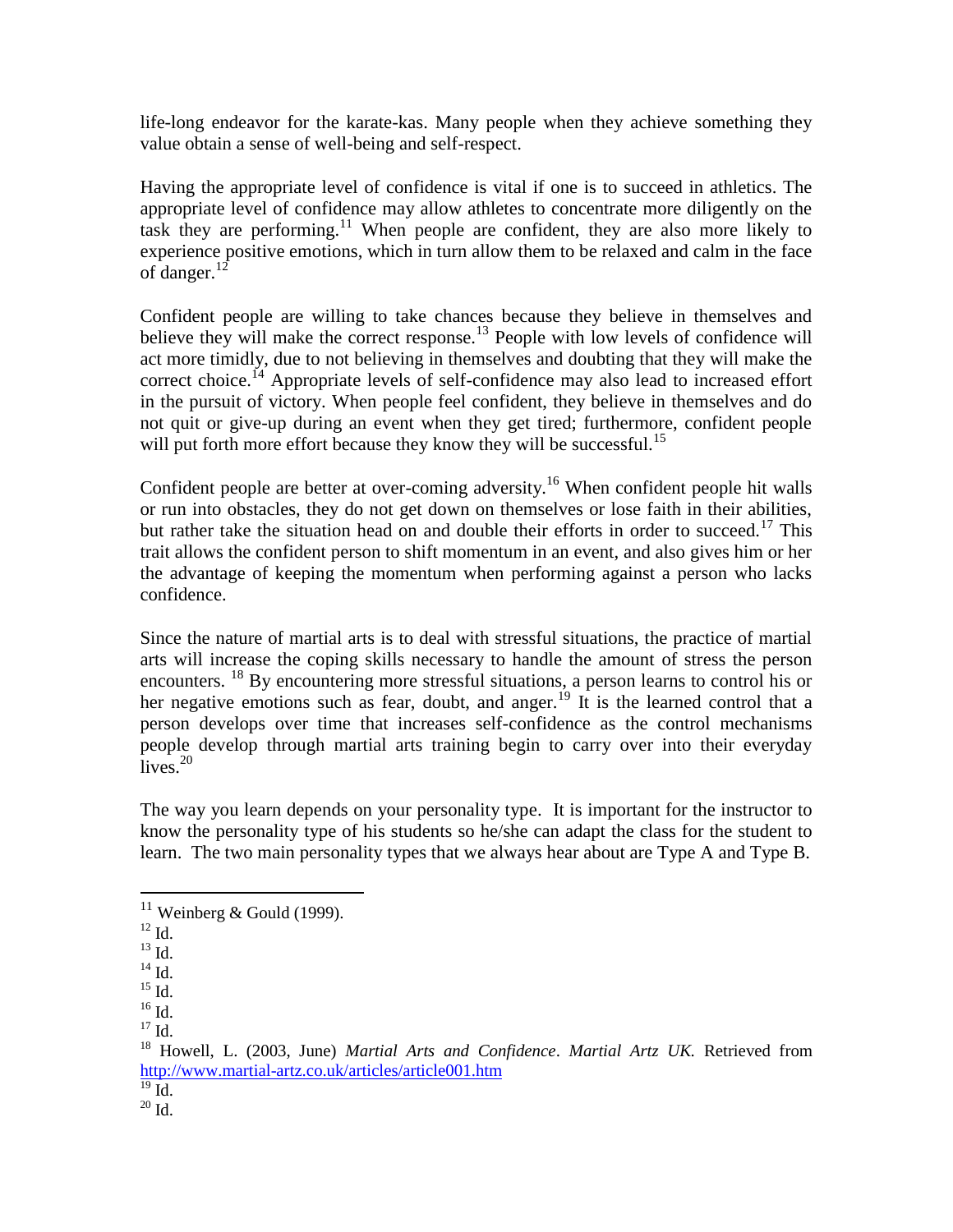The Type A personality generally lives at a higher stress level. This is driven by

- They enjoy achievement of goals, with greater enjoyment in achieving of more difficult goals. They are thus constantly working hard to achieve these.
- They find it difficult to stop, even when they have achieved goals.
- They feel the pressure of time, constantly working flat out.
- They are highly competitive and will, if necessary create competition.
- They hate failure and will work hard to avoid it.
- They are generally pretty fit and often well-educated (a result of their anxiety).

The Type B personality generally lives at a lower stress level and are typically:

- They work steadily, enjoying achievements but not becoming stressed when they are not achieved.
- When faced with competition, they do not mind losing and either enjoy the game or back down.
- They may be creative and enjoy exploring ideas and concepts.
- They are often reflective, thinking about the outer and inner worlds.

Below is a chart outlining the different personality types and the learning style for each type:

| <b>Personality Type<sup>21</sup></b>                       | <b>Learning Style</b> <sup>22</sup>                        |
|------------------------------------------------------------|------------------------------------------------------------|
| <b>Extravert</b>                                           | <b>Active</b>                                              |
| *I like getting my energy from active                      | *Active<br>learners tend<br>$\mathsf{to}$<br>retain<br>and |
| involvement in events *I often understand a                | understand information<br>best by<br>doing                 |
| problem better when I can talk out loud                    | something active with it-discussing<br><b>or</b>           |
| about it and hear what others have to say                  | applying it or explaining it to others                     |
| <b>Introvert</b>                                           | <b>Reflective</b>                                          |
| <sup>*</sup> I take time to reflect so that I have a clear | *Reflective learners prefer to think about it              |
| idea of what I'll be doing when I decide to                | quietly first *Prefer working alone                        |
| act *I often prefer doing things alone or with             |                                                            |
| one or two people I feel comfortable with                  |                                                            |
| <b>Sensing</b>                                             | <b>Sensing</b>                                             |
| *I notice facts and I remember details that                | *Sensing learners tend to like learning facts              |
| are important to me. *I like to see the                    | and be patient with details *Sensors tend to               |
| practical use of things and learn best when I              | be more practical and careful                              |
| see how to use what I'm learning.                          |                                                            |

<sup>21</sup> Information taken from *MBTI basics* The Myers & Briggs Foundation. *MBTI basics*. Retrieved from<http://www.myersbriggs.org/my-mbti-personality-type/mbti-basics/>

<sup>22</sup> Information taken from Soloman, B.A., & Felder, R.M. *Learning styles and strategies*. Retrieved from

<http://www4.ncsu.edu/unity/lockers/users/f/felder/public/ILSdir/styles.htm>